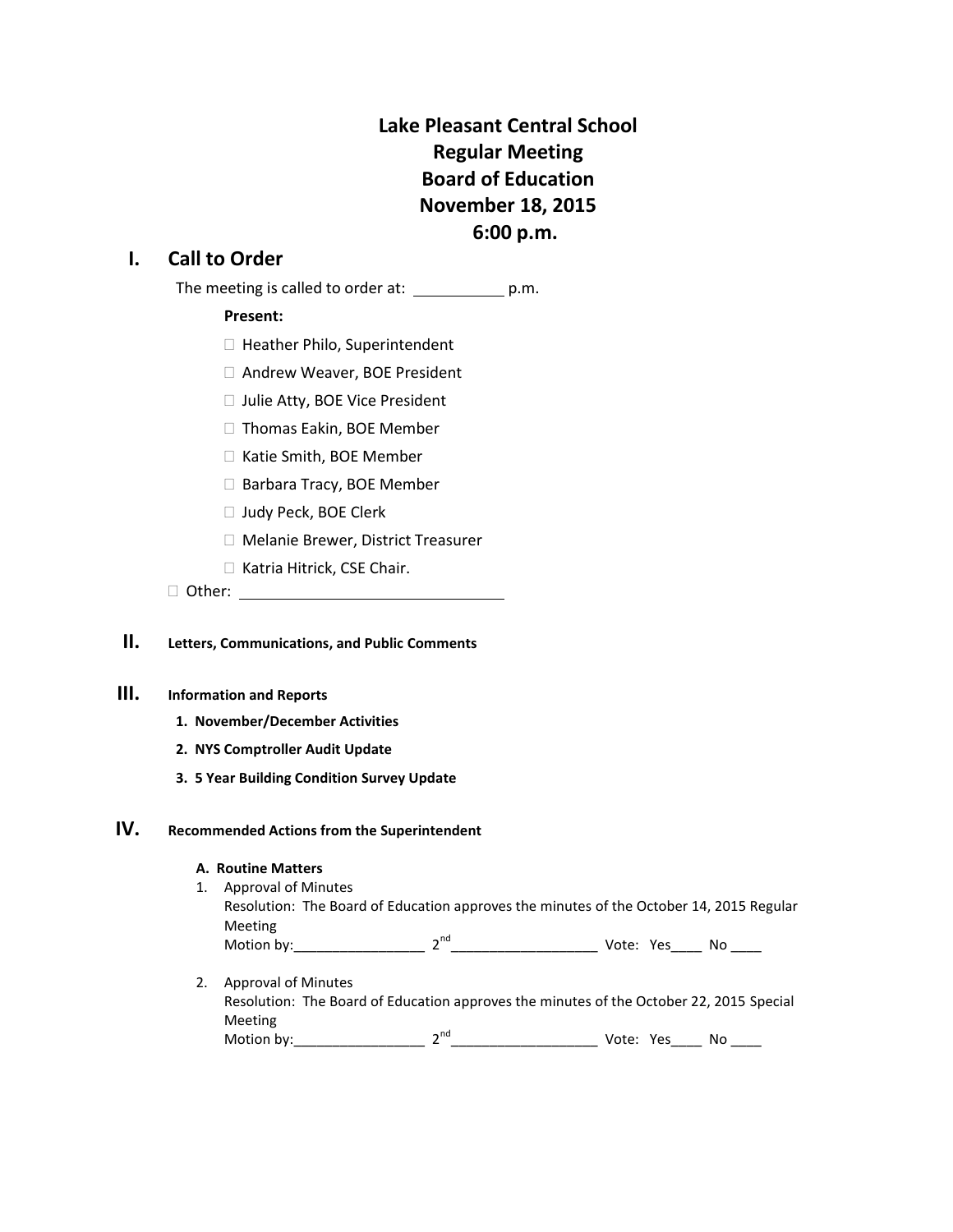|    | 3. Treasurer's Report                                                                         |  |  |
|----|-----------------------------------------------------------------------------------------------|--|--|
|    | Resolution: The Board of Education approved the Treasurer's Report/Cash Balance/Revenue and   |  |  |
|    | <b>Budget Status for October</b>                                                              |  |  |
|    |                                                                                               |  |  |
|    |                                                                                               |  |  |
| 4. | <b>Warrant for November</b>                                                                   |  |  |
|    | Resolution: The Board of Education approved the Warrant for November                          |  |  |
|    |                                                                                               |  |  |
| 5. | <b>Extracurricular Activity Fund Report</b>                                                   |  |  |
|    | Resolution: The Board of Education approved the Extracurricular Activity Report for The Month |  |  |
|    | of October                                                                                    |  |  |
|    |                                                                                               |  |  |
|    |                                                                                               |  |  |
|    | <b>B.</b> New Business                                                                        |  |  |
| 1. | <b>Budget Calendar</b>                                                                        |  |  |
|    | Resolution: The Board of Education approved the Budget Calendar                               |  |  |
|    |                                                                                               |  |  |
|    |                                                                                               |  |  |
| 2. | Acceptance of Tax Collector's Annual Report                                                   |  |  |
|    | Resolution: The Board of education approved the Tax Collector's Annual Report                 |  |  |
|    |                                                                                               |  |  |
|    |                                                                                               |  |  |
| 3. | Authorization to return 2013-2014 Uncollected School Taxes to the Hamilton County Treasurer   |  |  |
|    | Resolution: The Board of Education approved the Authorization to return 2013-2014 Uncollected |  |  |
|    | School Taxes to the Hamilton County Treasurer                                                 |  |  |
|    |                                                                                               |  |  |
|    |                                                                                               |  |  |
| 4. | Shared Decision Making Committee Student Representatives                                      |  |  |
|    | Resolution: The Board of Education approved Shane Kennedy and Hugh Farber to be the Student   |  |  |
|    | Representatives for the Shared Decision Making Committee                                      |  |  |
|    |                                                                                               |  |  |
| 5. | Emergency Response Plan/Crisis Intervention Protocols                                         |  |  |
|    | The Board of Education approved the updated Emergency Response Plan and the new Crisis        |  |  |
|    | <b>Intervention Protocols</b>                                                                 |  |  |
|    |                                                                                               |  |  |
|    |                                                                                               |  |  |
| 6. | <b>Athletic Club</b>                                                                          |  |  |
|    | The Board of Education approved the establishment of the Athletic Club                        |  |  |
|    |                                                                                               |  |  |
|    |                                                                                               |  |  |
| 7. | Smart Schools Investment Plan                                                                 |  |  |
|    | The Board of Education approved the Smart Schools Investment Plan                             |  |  |
|    |                                                                                               |  |  |
|    |                                                                                               |  |  |
| 8. | Increase the Budget for General Purpose Grant-In-Aid                                          |  |  |
|    | The Board of Education approved the budget increase of \$6,500.00 for the general purpose     |  |  |
|    | grant-in-aid                                                                                  |  |  |
|    |                                                                                               |  |  |